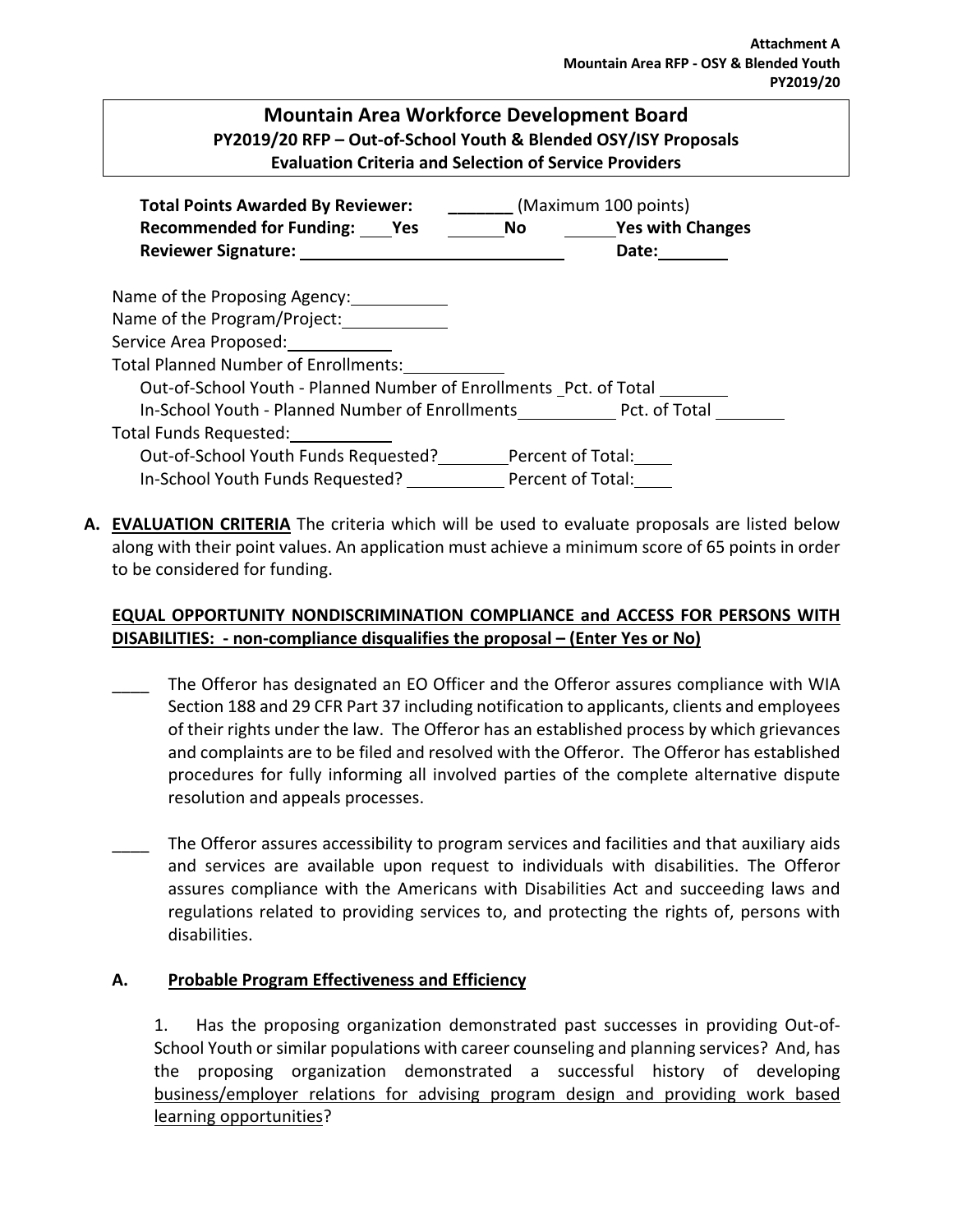**Maximum - 10 points \_\_\_\_\_\_** COMMENTS:

2. Is the program design well organized and does the narrative describe a well thought out system of career counseling and guidance that will benefit Out-of-School Youth (and as appropriate In-School Youth), keep them involved in the process of career development, and enable them to achieve the academic and occupational skills credentials that are needed to be competitive/successful in their chosen career field?

**Maximum - 10 points \_\_\_\_\_\_** COMMENTS:

3. Does the program offer a clear plan for helping clients learn, apply and reinforce effective workplace behaviors?

**Maximum - 5 points \_\_\_\_\_\_** COMMENT

4. Does the proposal offer assurance that the proposing organization knows how to secure support services (child care, shelter, transportation, nutrition, clothing, etc.) from other resources in the community? Are there funds requested in the budget to provide for some of these services, and are the budgeted amounts reasonable?

**Maximum - 10 points \_\_\_\_\_\_** COMMENTS:

5. Does the proposal sets clear and reasonable goals for levels of services to clients (i.e., the number of clients to be served is appropriate based in the types/complexity of services to be provided; recruitment strategies are plausible; program services are attractive to participants)?

**Maximum - 5 points \_\_\_\_\_\_** COMMENTS:

6. Does the program design provide assurances that at least 75% of the funds will be spent on Out-of-School Youth? (Local policy allows for a 70% OSY expenditure for Blended OSY/ISY programs. This assumes that some programs will be 100% OSY).

**Maximum - 10 points \_\_\_\_\_\_** COMMENTS:

7. Does the program offer a clear plan for assuring that at least 20% of the funds are spent on work based learning activities (paid work experience, OJT and unpaid internships,